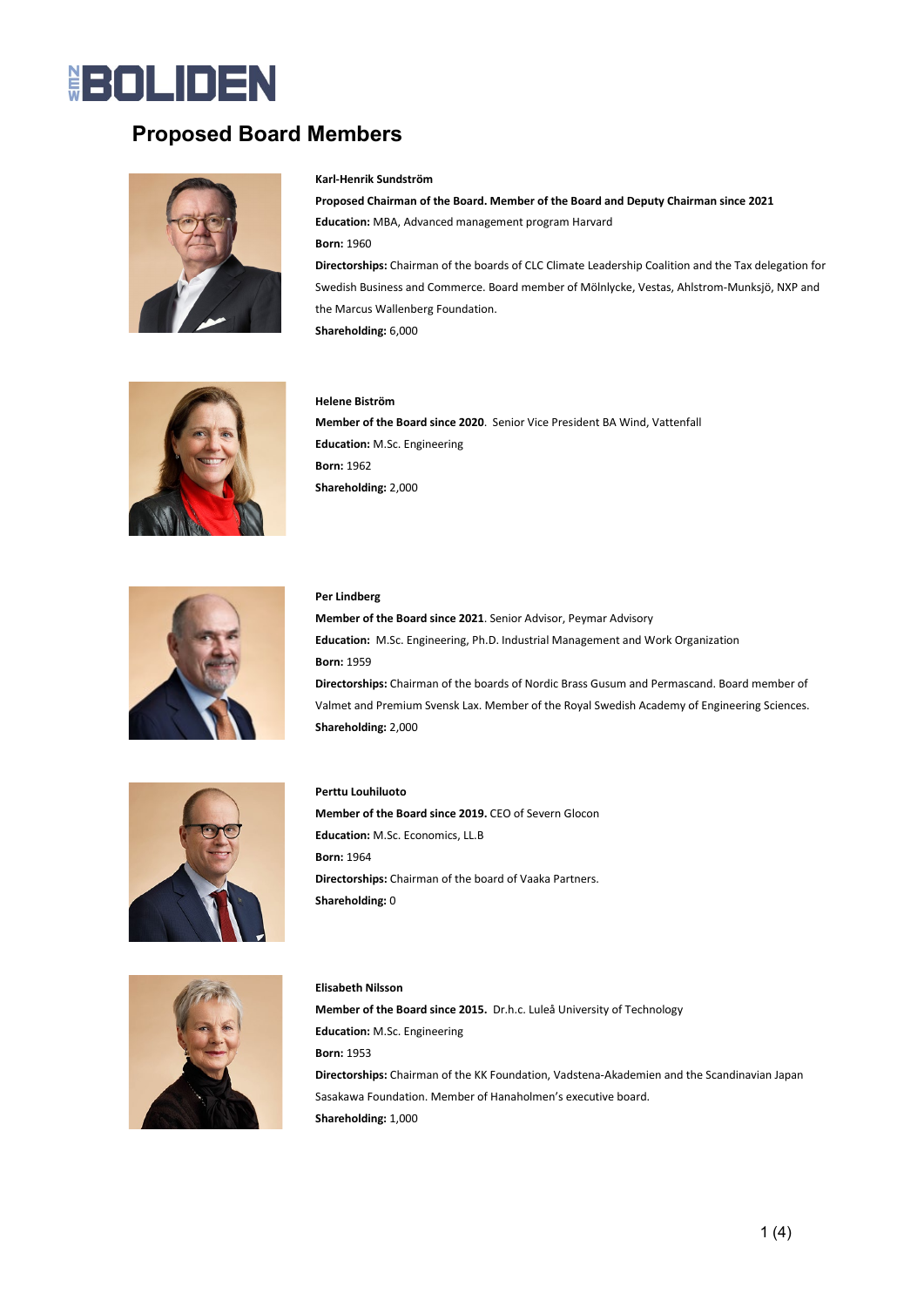## **BOLIDEN**



#### **Pia Rudengren**

**Member of the Board since 2017 Education:** M.Sc. Economics **Born:** 1965 **Directorships:** Chairman of the board of Social Initiative. Member of the boards of Picsmart, Academedia and Hypex Bio Explosives Technology. **Shareholding:** 1,000

#### **Proposed new board member**



**Tomas Eliasson Propsed member of the Board Education:** M.Sc. Economics **Born:** 1962 **Directorships:** Board member of Telia, nominated as Board member of Millicom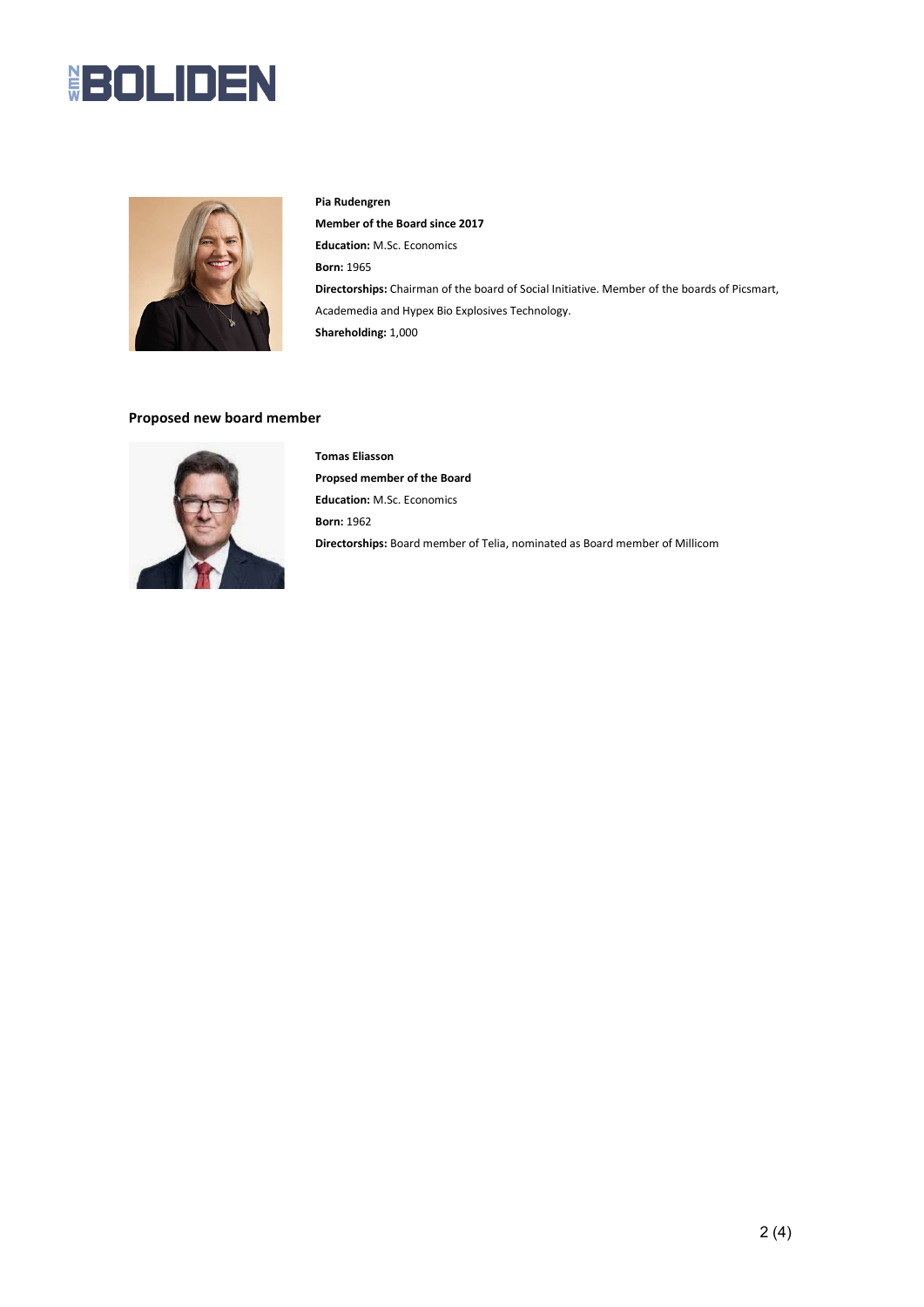

#### **Proposed new employee representatives**



#### **Jonny Johansson**

Employee representative Representative for IF Metall (the Swedish Metalworkers' Union) Aitik branch, member of FSG ( trades union cooperation, mines), Gruvarbetarnas Branschforum. **Born:** 1968 **Shareholding:** 0



#### **Andreas Mårtensson**

Employee representative Chairman of Unionen (white-collar union) Aitik, Bolidenområdet, Group, Commercial & Smelters Staff. **Born:** 1973 **Shareholding:** 0



**Johan Widmark** Employee representative Skilled mechanic. Chairman of IF Metall (the Swedish Metalworkers' Union) Rönnskär branch. **Born:** 1976 **Shareholding:** 0